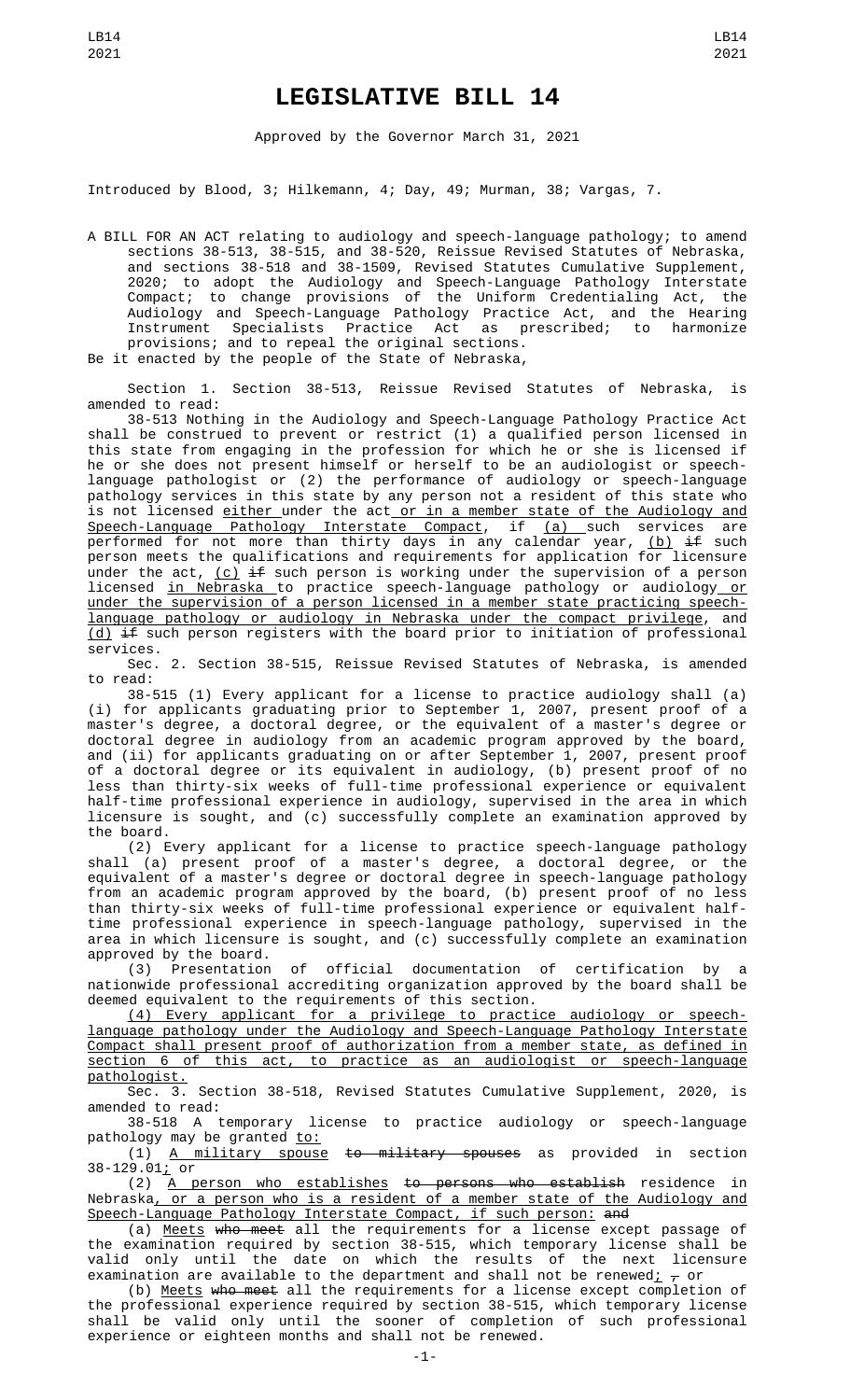Sec. 4. Section 38-520, Reissue Revised Statutes of Nebraska, is amended to read:

38-520 (1) The department, with the recommendation of the board, shall approve an application submitted by an audiologist or speech-language pathologist for supervision of an audiology or speech-language pathology assistant when:

(a) The audiology or speech-language pathology assistant meets the requirements for registration pursuant to section 38-519;

(b) The audiologist or speech-language pathologist has a valid Nebraska license or a privilege to practice audiology or speech-language pathology under the Audiology and Speech-Language Pathology Interstate Compact; and

(c) The audiologist or speech-language pathologist practices in Nebraska. (2) Any audiologist or speech-language pathologist seeking approval for supervision of an audiology or speech-language pathology assistant shall submit an application which is signed by the audiology or speech-language pathology assistant and the audiologist or speech-language pathologist with whom he or she is associated. Such application shall (a) identify the settings within which the audiology or speech-language pathology assistant is authorized to practice, (b) describe the agreed-upon functions that the audiology or speechlanguage pathology assistant may perform as provided in section 38-523, and (c) describe the provision for supervision by an alternate audiologist or speechlanguage pathologist when necessary.

(3) If the supervision of an audiology or speech-language pathology assistant is terminated by the audiologist, speech-language pathologist, or audiology or speech-language pathology assistant, the audiologist or speechlanguage pathologist shall notify the department of such termination. An audiologist or speech-language pathologist who thereafter assumes the responsibility for such supervision shall obtain a certificate of approval to supervise an audiology or speech-language pathology assistant from the department prior to the use of the audiology or speech-language pathology assistant in the practice of audiology or speech-language pathology.

Sec. 5. Section 38-1509, Revised Statutes Cumulative Supplement, 2020, is amended to read:

38-1509 (1) Except as otherwise provided in this section, no person shall engage in the sale of or practice of fitting hearing instruments or display a sign or in any other way advertise or represent himself or herself as a person who practices the fitting and sale or dispensing of hearing instruments unless he or she holds an unsuspended, unrevoked hearing instrument specialist license issued by the department as provided in the Hearing Instrument Specialists Practice Act. A hearing instrument specialist license shall confer upon the holder the right to select, fit, and sell hearing instruments. A person holding a license issued under the act prior to August 30, 2009, may continue to practice under such license until it expires under the terms of the license.

(2) A licensed audiologist who maintains a practice pursuant to  $(a)$ licensure as an audiologist, or (b) a privilege to practice audiology under the Audiology and Speech-Language Pathology Interstate Compact, in which hearing instruments are regularly dispensed $_{\rm {\cal L}}$  or who intends to maintain such a practice<u>,</u> shall be exempt from the requirement to be licensed as a hearing instrument specialist.

(3) Nothing in the act shall prohibit a corporation, partnership, limited liability company, trust, association, or other like organization maintaining an established business address from engaging in the business of selling or offering for sale hearing instruments at retail without a license if it employs only properly licensed natural persons in the direct sale and fitting of such products.

(4) Nothing in the act shall prohibit the holder of a hearing instrument specialist license from the fitting and sale of wearable instruments or devices designed for or offered for the purpose of conservation or protection of hearing.

Sec. 6. The State of Nebraska adopts the Audiology and Speech-Language Pathology Interstate Compact in the form substantially as follows:

Article 1 PURPOSE

The purpose of this Compact is to facilitate interstate practice of audiology and speech-language pathology with the goal of improving public access to audiology and speech-language pathology services. The practice of audiology and speech-language pathology occurs in the state where the patient, client, or student is located at the time of the patient, client, or student encounter. The Compact preserves the regulatory authority of states to protect public health and safety through the current system of state licensure.

This Compact is designed to achieve the following objectives:

(1) Increase public access to audiology and speech-language pathology services by providing for the mutual recognition of other member state licenses;

(2) Enhance the states' ability to protect the public's health and safety; (3) Encourage the cooperation of member states in regulating multistate audiology and speech-language pathology practice;

(4) Support spouses of relocating active duty military personnel;

(5) Enhance the exchange of licensure, investigative, and disciplinary information between member states;

(6) Allow a remote state to hold a provider of services with a compact privilege in that state accountable to that state's practice standards; and

(7) Allow for the use of telehealth technology to facilitate increased access to audiology and speech-language pathology services.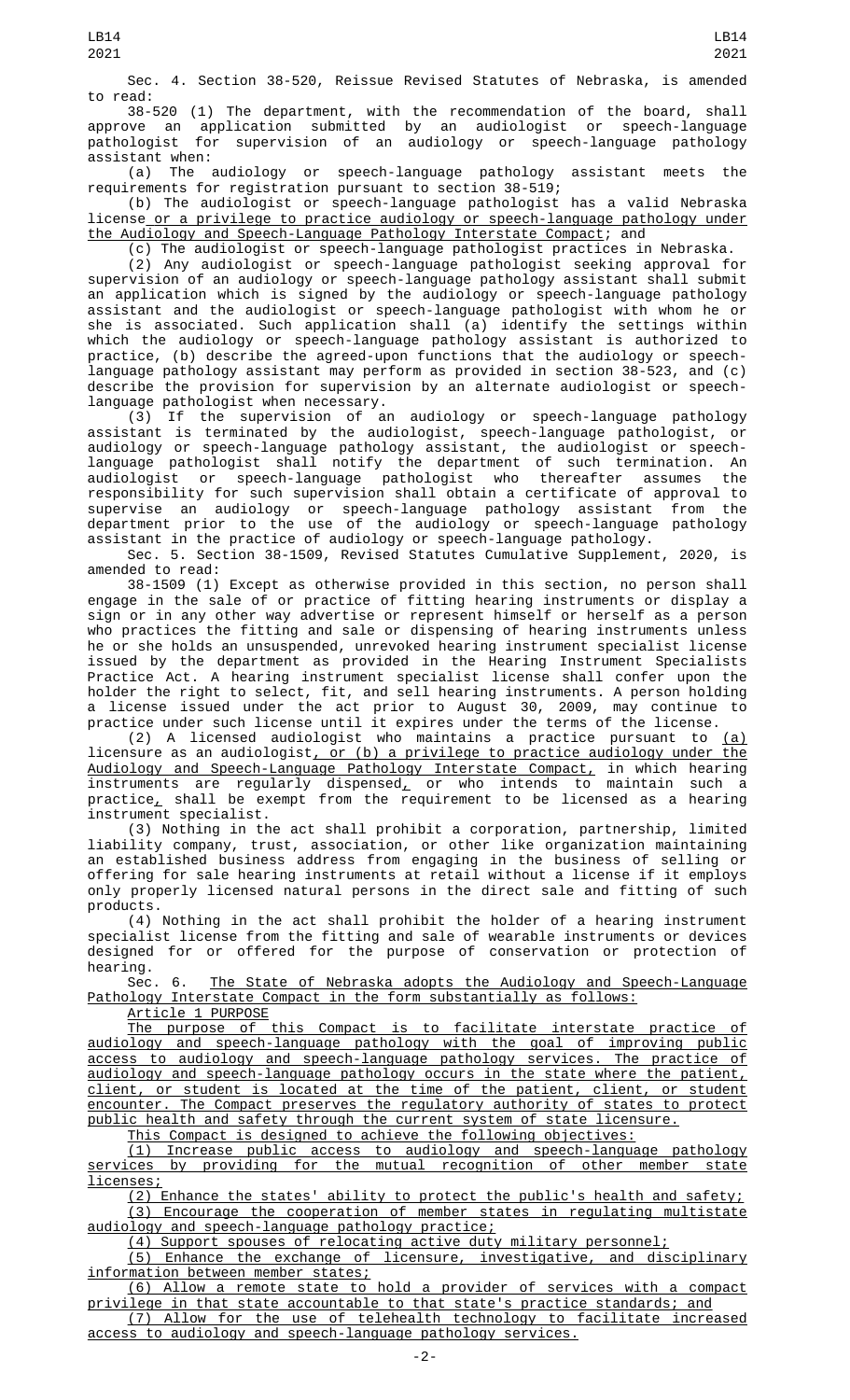Article 2 DEFINITIONS

As used in this Compact, and except as otherwise provided, the following definitions shall apply:

A. Active duty military means full-time duty status in the active uniformed service of the United States, including members of the National Guard and Reserve on active duty orders pursuant to 10 U.S.C. Chapters 1209 and 1211.

B. Adverse action means any administrative, civil, equitable, or criminal action permitted by a state's laws which is imposed by a licensing board or other authority against an audiologist or speech-language pathologist, including actions against an individual's license or privilege to practice such<br>as revocation, suspension, probation, monitoring of the licensee, or as revocation, suspension, probation, monitoring of the licensee, or restriction on the licensee's practice.

C. Alternative program means a nondisciplinary monitoring process approved by an audiology or speech-language pathology licensing board to address impaired practitioners.

D. Audiologist means an individual who is licensed by a state to practice

<u>audiology.</u><br>E. Audiology means the care and services provided by a licensed audiologist as set forth in the member state's statutes and rules.

F. Audiology and Speech-Language Pathology Compact Commission or Commission means the national administrative body whose membership consists of all states that have enacted the Compact.

G. Audiology and speech-language pathology licensing board, audiology licensing board, speech-language pathology licensing board, or licensing board each means the agency of a state that is responsible for the licensing and regulation of audiologists or speech-language pathologists.

H. Compact privilege means the authorization granted by a remote state to allow a licensee from another member state to practice as an audiologist or<br>speech-lanquaqe path<u>ologist in the remote state under its laws and rules. The</u> speech-language pathologist in the remote state under its laws and rules. practice of audiology or speech-language pathology occurs in the member state where the patient, client, or student is located at the time of the patient, client, or student encounter.

I. Current significant investigative information means investigative information that a licensing board, after an inquiry or investigation that includes notification and an opportunity for the audiologist or speech-language pathologist to respond, if required by state law, has reason to believe is not groundless and, if proved true, would indicate more than a minor infraction.

J. Data system means a repository of information about licensees, including, but not limited to, continuing education, examination, licensure, investigative, compact privilege, and adverse action.

K. Encumbered license means a license in which an adverse action restricts the practice of audiology or speech-language pathology by the licensee and such adverse action has been reported to the National Practitioner Data Bank.

L. Executive Committee means a group of directors elected or appointed to act on behalf of, and within the powers granted to them by, the Commission.

M. Home state means the member state that is the licensee's primary state of residence.

N. Impaired practitioner means an individual whose professional practice is adversely affected by substance abuse, addiction, or other health-related conditions.

O. Licensee means an individual who currently holds an authorization from the state licensing board to practice as an audiologist or speech-language pathologist.

P. Member state means a state that has enacted the Compact.

Q. Privilege to practice means a legal authorization permitting the practice of audiology or speech-language pathology in a remote state.

R. Remote state means a member state other than the home state where a licensee is exercising or seeking to exercise the compact privilege.

S. Rule means a regulation, principle, or directive promulgated by the Commission that has the force of law.

T. Single-state license means an audiology or speech-language pathology license issued by a member state that authorizes practice only within the issuing state and does not include a privilege to practice in any other member state.

U. Speech-language pathologist means an individual who is licensed by a state to practice speech-language pathology.

V. Speech-language pathology means the care and services provided by a licensed speech-language pathologist as set forth in the member state's

<u>statutes and rules.</u><br>W. State means State means any state, commonwealth, district, or territory of the United States that regulates the practice of audiology and speech-language pathology.

X. State practice laws means a member state's laws, rules, and regulations that govern the practice of audiology or speech-language pathology, define the scope of audiology or speech-language pathology practice, and create the methods and grounds for imposing discipline.

Y. Telehealth means the application of telecommunication technology to deliver audiology or speech-language pathology services at a distance for assessment, intervention, or consultation.

Article 3 STATE PARTICIPATION IN THE COMPACT

A. A license issued to an audiologist or speech-language pathologist by a home state to a resident in that state shall be recognized by each member state as authorizing an audiologist or speech-language pathologist to practice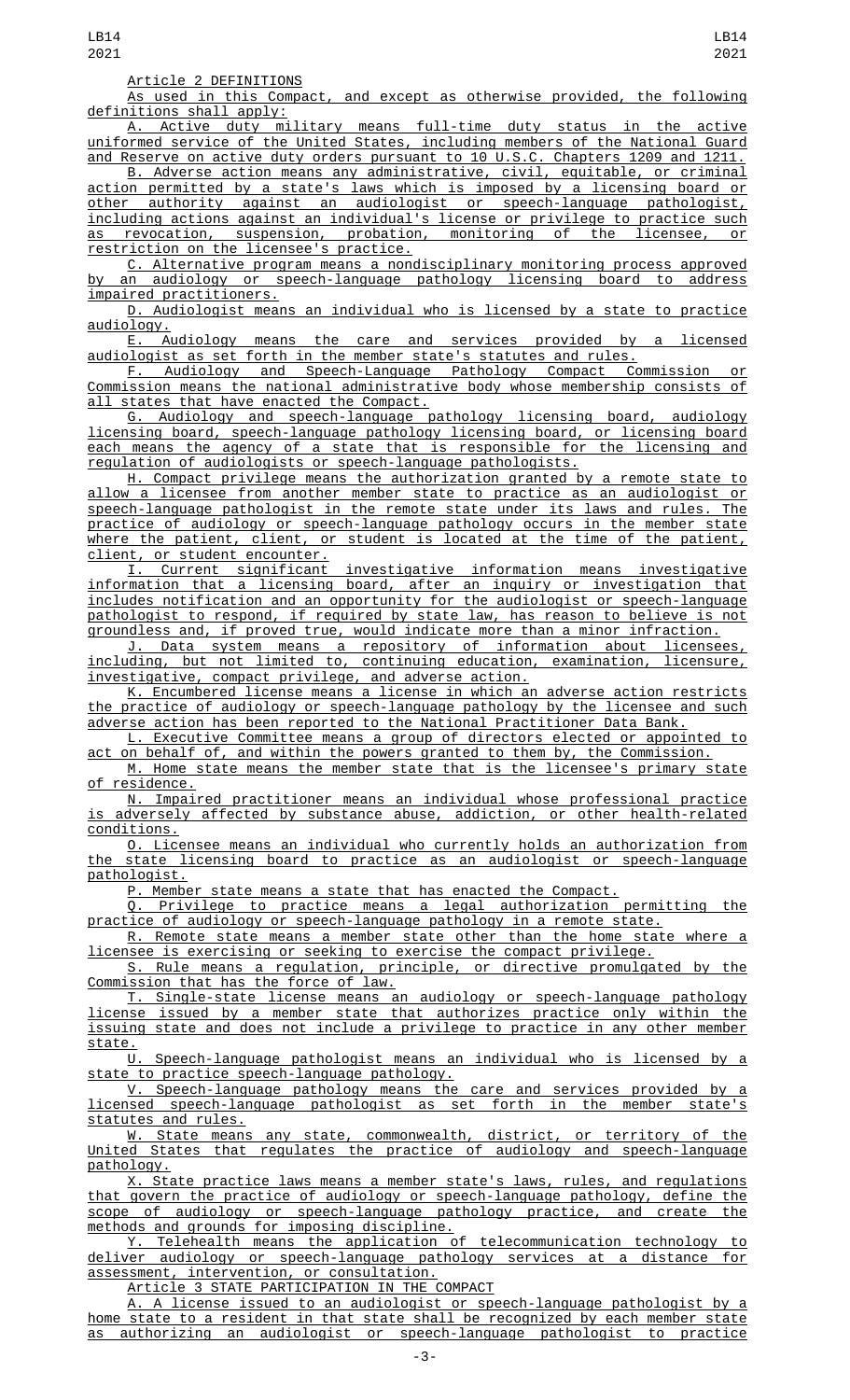audiology or speech-language pathology, under a privilege to practice, in each member state.<br>B. A st

B. A state must implement or utilize procedures for considering the criminal history records of applicants for initial privilege to practice. These procedures shall include the submission of fingerprints or other biometricbased information by applicants for the purpose of obtaining an applicant's criminal history record information from the Federal Bureau of Investigation and the agency responsible for retaining that state's criminal records.

1. A member state must fully implement a criminal background check requirement, within a timeframe established by rule, by receiving the results of the Federal Bureau of Investigation record search on criminal background checks and use the results in making licensure decisions.

2. Communication between a member state, the Commission, and among member states regarding the verification of eligibility for licensure through the Compact shall not include any information received from the Federal Bureau of Investigation relating to a federal criminal records check performed by a member state under Public Law 92-544.

C. Upon application for a privilege to practice, the licensing board in the issuing remote state shall ascertain, through the data system, whether the applicant has ever held, or is the holder of, a license issued by any other state, whether there are any encumbrances on any license or privilege to practice held by the applicant, or whether any adverse action has been taken against any license or privilege to practice held by the applicant.

D. Each member state shall require an applicant to obtain or retain a license in the home state and meet the home state's qualifications for licensure or renewal of licensure, as well as all other applicable state laws.

E. For an audiologist:

1. Must meet one of the following educational requirements:

a. On or before December 31, 2007, has graduated with a master's degree or doctorate in audiology, or equivalent degree regardless of degree name, from a program that is accredited by an accrediting agency recognized by the Council for Higher Education Accreditation, or its successor, or by the United States Department of Education and operated by a college or university accredited by a regional or national accrediting organization recognized by the licensing board;<br>b.

On or after January 1, 2008, has graduated with a doctoral degree in audiology, or equivalent degree, regardless of degree name, from a program that is accredited by an accrediting agency recognized by the Council for Higher Education Accreditation, or its successor, or by the United States Department of Education and operated by a college or university accredited by a regional or national accrediting organization recognized by the licensing board; or

c. Has graduated from an audiology program that is housed in an institution of higher education outside of the United States (a) for which the program and institution have been approved by the authorized accrediting body in the applicable country and (b) the degree program has been verified by an independent credentials review agency to be comparable to a state licensing board-approved program;

2. Has completed a supervised clinical practicum experience from an accredited educational institution or its cooperating programs as required by the Commission;

3. Has successfully passed a national examination approved by the Commission;

4. Holds an active, unencumbered license;

5. Has not been convicted or found guilty, and has not entered into an agreed disposition, of a felony related to the practice of audiology, under applicable state or federal criminal law; and

6. Has a valid United States social security number or National Practitioner Identification number.

F. For a speech-language pathologist:

1. Must meet one of the following educational requirements:

a. Has graduated with a master's degree from a speech-language pathology program that is accredited by an organization recognized by the United States Department of Education and operated by a college or university accredited by a regional or national accrediting organization recognized by the licensing board; or

b. Has graduated from a speech-language pathology program that is housed in an institution of higher education outside of the United States (a) for which the program and institution have been approved by the authorized accrediting body in the applicable country and (b) the degree program has been verified by an independent credentials review agency to be comparable to a state licensing board-approved program;

2. Has completed a supervised clinical practicum experience from an<br>itional institution or its cooperating programs as required by the educational institution or its cooperating programs as required by Commission;

3. Has completed a supervised postgraduate professional experience as required by the Commission;

4. Has successfully passed a national examination approved by the Commission;

5. Holds an active, unencumbered license;

6. Has not been convicted or found guilty, and has not entered into an agreed disposition, of a felony related to the practice of speech-language pathology, under applicable state or federal criminal law; and Has a valid United States social security number or National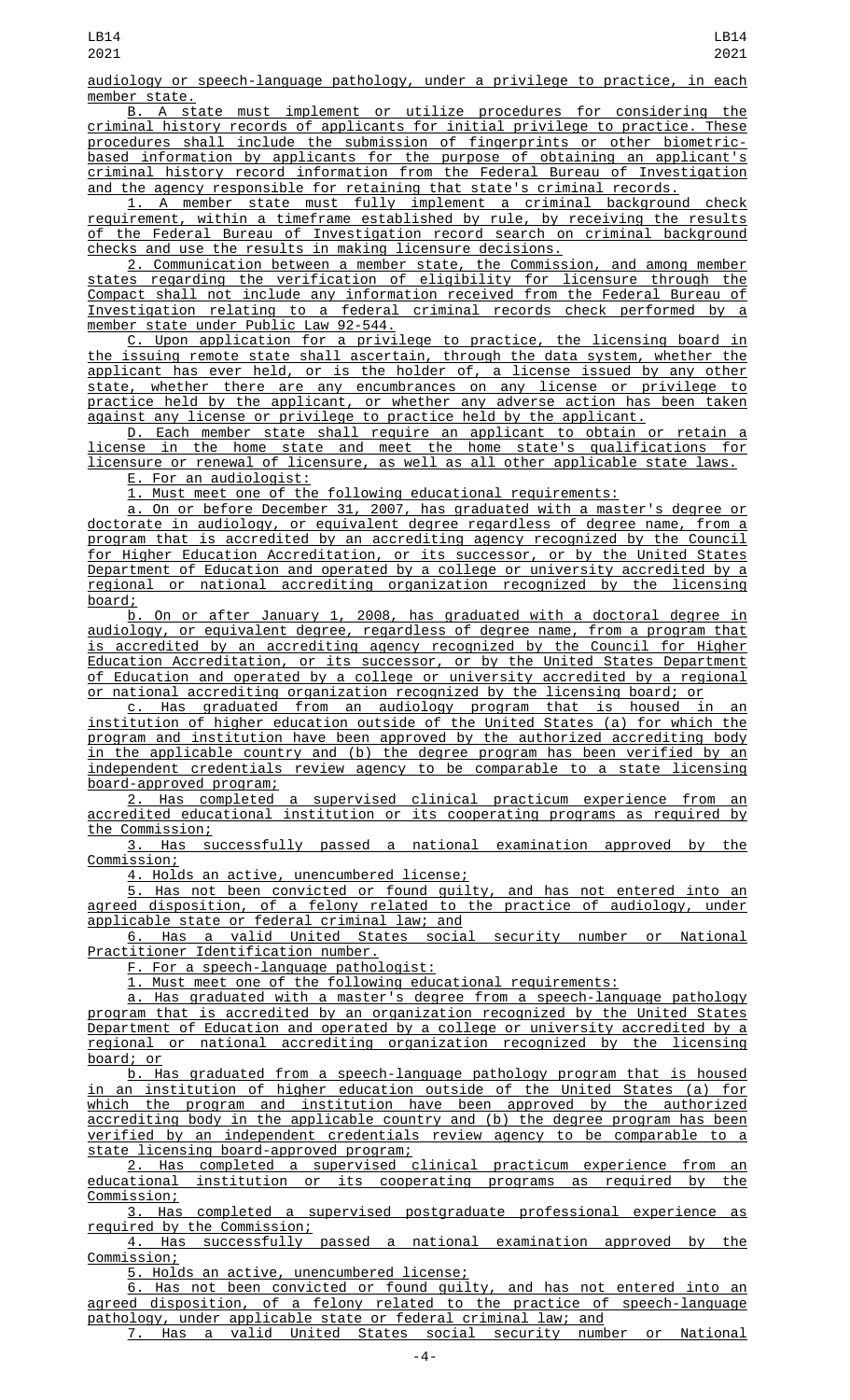Practitioner Identification number.

G. The privilege to practice is derived from the home state license.

H. An audiologist or speech-language pathologist practicing in a member state must comply with the state practice laws of the state in which the client is located at the time service is provided. The practice of audiology and speech-language pathology shall include all audiology and speech-language pathology practice as defined by the state practice laws of the member state in which the client is located. The practice of audiology and speech-language pathology in a member state under a privilege to practice shall subject an audiologist or speech-language pathologist to the jurisdiction of the licensing board, the courts, and the laws of the member state in which the client is located at the time service is provided.

I. Individuals not residing in a member state shall continue to be able to apply for a member state's single-state license as provided under the laws of each member state. However, the single-state license granted to these individuals shall not be recognized as granting the privilege to practice audiology or speech-language pathology in any other member state. Nothing in this Compact shall affect the requirements established by a member state for the issuance of a single-state license.

J. Member states may charge a fee for granting a compact privilege.

K. Member states must comply with the bylaws and rules and regulations of the Commission.

Article 4 COMPACT PRIVILEGE

A. To exercise the compact privilege under the terms and provisions of the Compact, the audiologist or speech-language pathologist shall:

1. Hold an active license in the home state;

Have no encumbrance on any state license;

3. Be eligible for a compact privilege in any member state in accordance with Article 3;

4. Have not had any adverse action against any license or compact privilege within the previous two years from date of application;

5. Notify the Commission that the licensee is seeking the compact privilege within one or more remote states;

6. Pay any applicable fees, including any state fee, for the compact privilege;

7. Report to the Commission adverse action taken by any nonmember state within thirty days from the date the adverse action is taken.

B. For the purposes of the compact privilege, an audiologist or speechlanguage pathologist shall only hold one home state license at a time.

C. Except as provided in Article 6, if an audiologist or speech-language pathologist changes primary state of residence by moving between two member states, the audiologist or speech-language pathologist must apply for licensure in the new home state, and the license issued by the prior home state shall be deactivated in accordance with applicable rules adopted by the Commission.

D. The audiologist or speech-language pathologist may apply for licensure in advance of a change in primary state of residence.

E. A license shall not be issued by the new home state until the audiologist or speech-language pathologist provides satisfactory evidence of a change in primary state of residence to the new home state and satisfies all applicable requirements to obtain a license from the new home state.

F. If an audiologist or speech-language pathologist changes primary state of residence by moving from a member state to a nonmember state, the license issued by the prior home state shall convert to a single-state license, valid only in the former home state.

G. The compact privilege is valid until the expiration date of the home state license. The licensee must comply with the requirements of section A of this Article to maintain the compact privilege in the remote state.

H. A licensee providing audiology or speech-language pathology services in a remote state under the compact privilege shall function within the laws and regulations of the remote state.

I. A licensee providing audiology or speech-language pathology services in a remote state is subject to that state's regulatory authority. A remote state may, in accordance with due process and that state's laws, remove a licensee's compact privilege in the remote state for a specific period of time, impose fines, or take any other necessary actions to protect the health and safety of its citizens.

J. If a home state license is encumbered, the licensee shall lose the compact privilege in any remote state until the following occur:

1. The home state license is no longer encumbered; and

2. Two years have elapsed from the date of the adverse action.

K. Once an encumbered license in the home state is restored to good standing, the licensee must meet the requirements of section A of this Article to obtain a compact privilege in any remote state.

L. Once the requirements of section J of this Article have been met, the licensee must meet the requirements in section A of this Article to obtain a compact privilege in a remote state.

Article 5 COMPACT PRIVILEGE TO PRACTICE TELEHEALTH

Member states shall recognize the right of an audiologist or speechlanguage pathologist, licensed by a home state in accordance with Article 3 and<br>under rules promulgated by the Commission, to practice audiology or speechunder rules promulgated by the Commission, to practice audiology or speechlanguage pathology in any member state via telehealth under a privilege to practice as provided in the Compact and rules promulgated by the Commission. Article 6 ACTIVE DUTY MILITARY PERSONNEL OR THEIR SPOUSES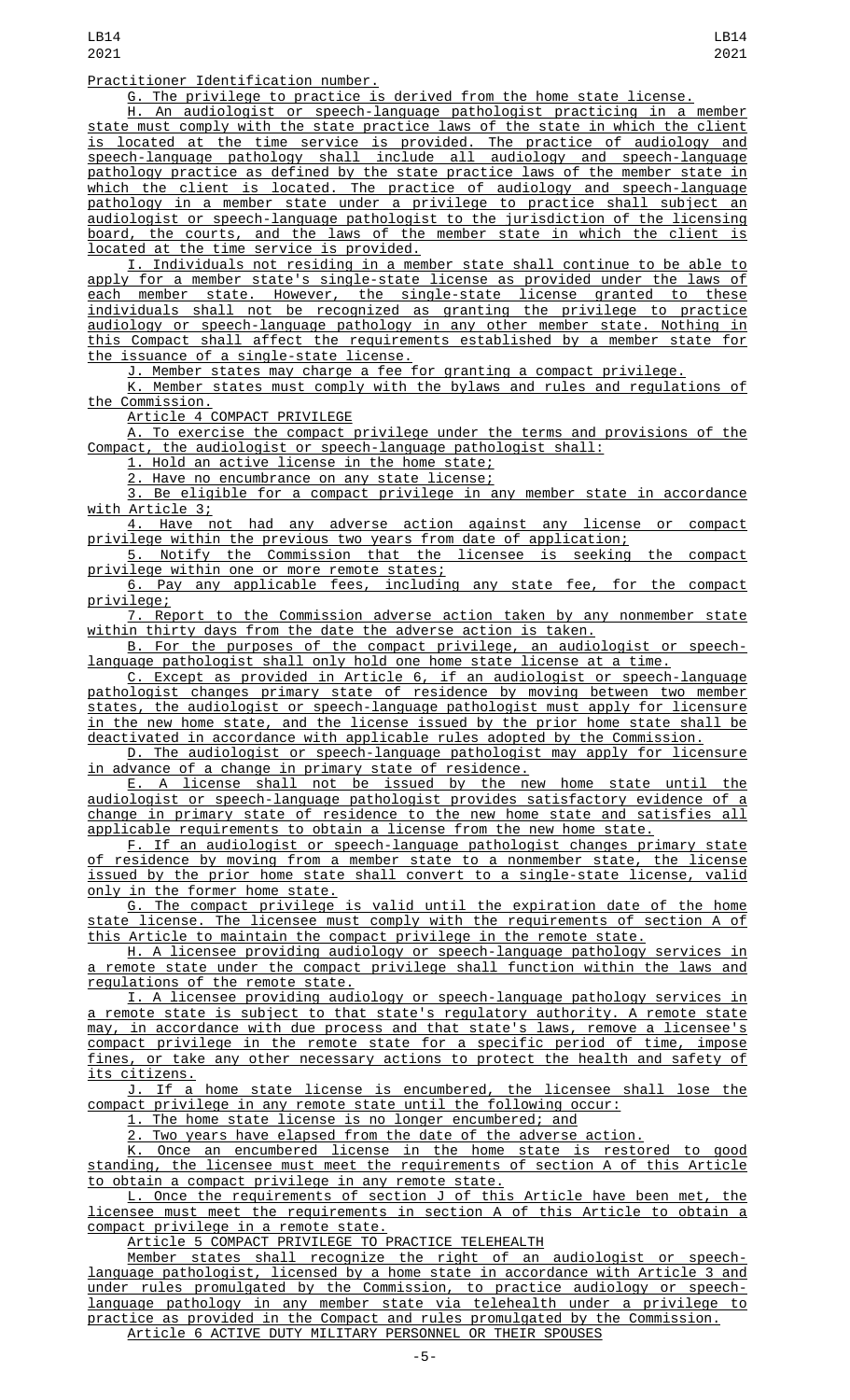Active duty military personnel, or their spouse, shall designate a home state where the individual has a current license in good standing. The individual may retain the home state designation during the period the service member is on active duty. Subsequent to designating a home state, the individual shall only change the home state through application for licensure in the new state.

Article 7 ADVERSE ACTIONS

A. In addition to the other powers conferred by state law, a remote state shall have the authority, in accordance with existing state due process law, to:

1. Take adverse action against an audiologist's or speech-language pathologist's privilege to practice within that member state.

2. Issue subpoenas for both hearings and investigations that require the attendance and testimony of witnesses as well as the production of evidence. Subpoenas issued by a licensing board in a member state for the attendance and testimony of witnesses or the production of evidence from another member state shall be enforced in the latter state by any court of competent jurisdiction, according to the practice and procedure of that court applicable to subpoenas issued in proceedings pending before it. The issuing authority shall pay any witness fees, travel expenses, mileage, and other fees required by the service statutes of the state in which the witnesses or evidence are located.

3. Only the home state shall have the power to take adverse action against an audiologist's or speech-language pathologist's license issued by the home state.<br>B.

B. For purposes of taking adverse action, the home state shall give the same priority and effect to reported conduct received from a member state as it would if the conduct had occurred within the home state. In so doing, the home state shall apply its own state laws to determine appropriate action.

C. The home state shall complete any pending investigations of an audiologist or speech-language pathologist who changes primary state of residence during the course of the investigations. The home state shall also have the authority to take appropriate action and shall promptly report the conclusions of the investigations to the administrator of the data system. The administrator of the coordinated licensure information system shall promptly notify the new home state of any adverse action.

D. If otherwise permitted by state law, the member state may recover from the affected audiologist or speech-language pathologist the costs of investigations and disposition of cases resulting from any adverse action taken against that audiologist or speech-language pathologist.

E. The member state may take adverse action based on the factual findings of the remote state, provided that the member state follows the member state's own procedures for taking the adverse action.

F. Joint Investigations

1. In addition to the authority granted to a member state by its respective audiology or speech-language pathology practice act or other applicable state law, any member state may participate with other member states in joint investigations of licensees.

2. Member states shall share any investigative, litigation, or compliance materials in furtherance of any joint or individual investigation initiated under the Compact.

G. If adverse action is taken by the home state against an audiologist's or speech language pathologist's license, the audiologist's or speech-language pathologist's privilege to practice in all other member states shall be deactivated until all encumbrances have been removed from the state license. All home state disciplinary orders that impose adverse action against an audiologist's or speech-language pathologist's license shall include a statement that the audiologist's or speech-language pathologist's privilege to practice is deactivated in all member states during the pendency of the order.

H. If a member state takes adverse action, it shall promptly notify the administrator of the data system. The administrator of the data system shall promptly notify the home state of any adverse actions by remote states.

I. Nothing in this Compact shall override a member state's decision that

participation in an alternative program may be used in lieu of adverse action. Article 8 ESTABLISHMENT OF THE AUDIOLOGY AND SPEECH-LANGUAGE PATHOLOGY COMPACT COMMISSION

A. The Compact member states hereby create and establish a joint public agency known as the Audiology and Speech-Language Pathology Compact Commission: 1. The Commission is an instrumentality of the Compact states.

2. Venue is proper and judicial proceedings by or against the Commission shall be brought solely and exclusively in a court of competent jurisdiction where the principal office of the Commission is located. The Commission may waive venue and jurisdictional defenses to the extent it adopts or consents to participate in alternative dispute resolution proceedings.

3. Nothing in this Compact shall be construed to be a waiver of sovereign immunity.

B. Membership, Voting, and Meetings

1. Each member state shall have two delegates selected by that member state's licensing board. The delegates shall be current members of the licensing board. One shall be an audiologist and one shall be a speech-language pathologist.

2. An additional five delegates, who are either a public member or board administrator from a state licensing board, shall be chosen by the Executive Committee from a pool of nominees provided by the Commission at large.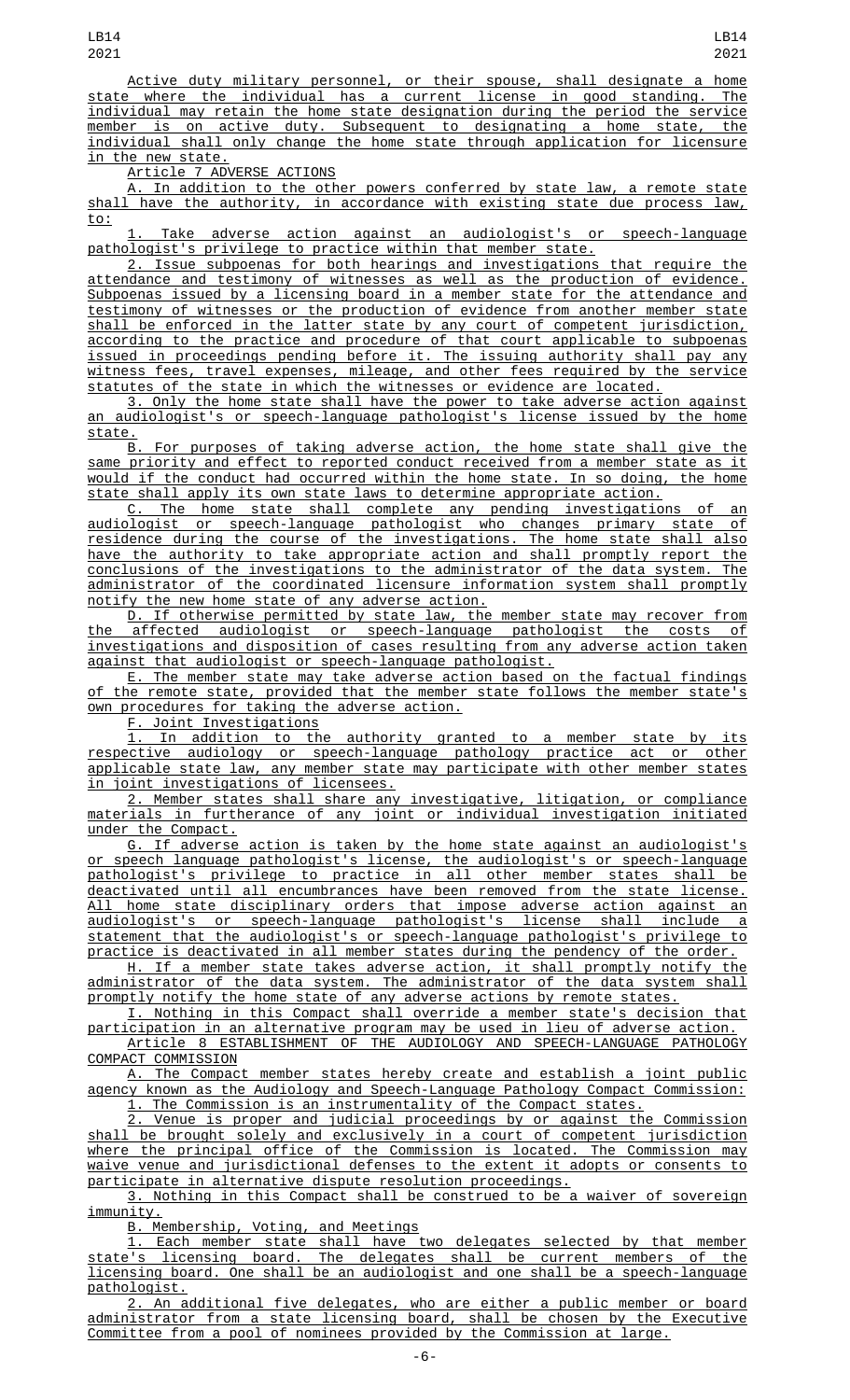Any delegate may be removed or suspended from office as provided by the law of the state from which the delegate is appointed.

4. The member state board shall fill any vacancy occurring on the Commission, within ninety days.

5. Each delegate shall be entitled to one vote with regard to the promulgation of rules and creation of bylaws and shall otherwise have an opportunity to participate in the business and affairs of the Commission.

6. A delegate shall vote in person or by other means as provided in the bylaws. The bylaws may provide for delegates' participation in meetings by telephone or other means of communication.

7. The Commission shall meet at least once during each calendar year. Additional meetings shall be held as set forth in the bylaws.

C. The Commission shall have the following powers and duties:

1. Establish the fiscal year of the Commission;

2. Establish bylaws;

3. Establish a Code of Ethics;

4. Maintain its financial records in accordance with the bylaws;

5. Meet and take actions as are consistent with the provisions of this Compact and the bylaws;

6. Promulgate uniform rules to facilitate and coordinate implementation and administration of this Compact. The rules shall have the force and effect of law and shall be binding in all member states;

7. Bring and prosecute legal proceedings or actions in the name of the Commission, provided that the standing of any state audiology or speechlanguage pathology licensing board to sue or be sued under applicable law shall not be affected;

8. Purchase and maintain insurance and bonds;

9. Borrow, accept, or contract for services of personnel, including, but not limited to, employees of a member state;

10. Hire employees, elect or appoint officers, fix compensation, define duties, grant individuals appropriate authority to carry out the purposes of the Compact, and to establish the Commission's personnel policies and programs relating to conflicts of interest, qualifications of personnel, and other related personnel matters;

11. Accept any and all appropriate donations and grants of money, equipment, supplies, materials, and services, and to receive, utilize and dispose of the same; provided that at all times the Commission shall avoid any appearance of impropriety or conflict of interest;

12. Lease, purchase, accept appropriate gifts or donations of, or otherwise to own, hold, improve or use, any property, real, personal or mixed; provided that at all times the Commission shall avoid any appearance of impropriety;

13. Sell, convey, mortgage, pledge, lease, exchange, abandon, or otherwise dispose of any property real, personal, or mixed;

14. Establish a budget and make expenditures;

15. Borrow money;

16. Appoint committees, including standing committees composed of members and other interested persons as may be designated in this Compact and the bylaws;

17. Provide and receive information from, and cooperate with, law enforcement agencies;

18. Establish and elect an Executive Committee; and

19. Perform other functions as may be necessary or appropriate to achieve the purposes of this Compact consistent with the state regulation of audiology and speech-language pathology licensure and practice.

D. The Executive Committee

The Executive Committee shall have the power to act on behalf of the Commission according to the terms of this Compact:

1. The Executive Committee shall be composed of ten members:

a. Seven voting members who are elected by the Commission from the current membership of the Commission;

b. Two ex officios, consisting of one nonvoting member from a recognized national audiology professional association and one nonvoting member from a recognized national speech-language pathology association; and

c. One ex officio, nonvoting member from the recognized membership organization of the audiology and speech-language pathology licensing boards. E. The ex officio members shall be selected by their respective

organizations. 1. The Commission may remove any member of the Executive Committee as provided in the bylaws.

2. The Executive Committee shall meet at least annually.<br>3. The Executive Committee shall have the following duties The Executive Committee shall have the following duties and responsibilities:

a. Recommend to the entire Commission changes to the rules or bylaws, changes to this Compact legislation, fees paid by Compact member states such as annual dues, and any commission Compact fee charged to licensees for the compact privilege;

b. Ensure Compact administration services are appropriately provided, contractual or otherwise;

c. Prepare and recommend the budget;

d. Maintain financial records on behalf of the Commission;

e. Monitor Compact compliance of member states and provide compliance reports to the Commission;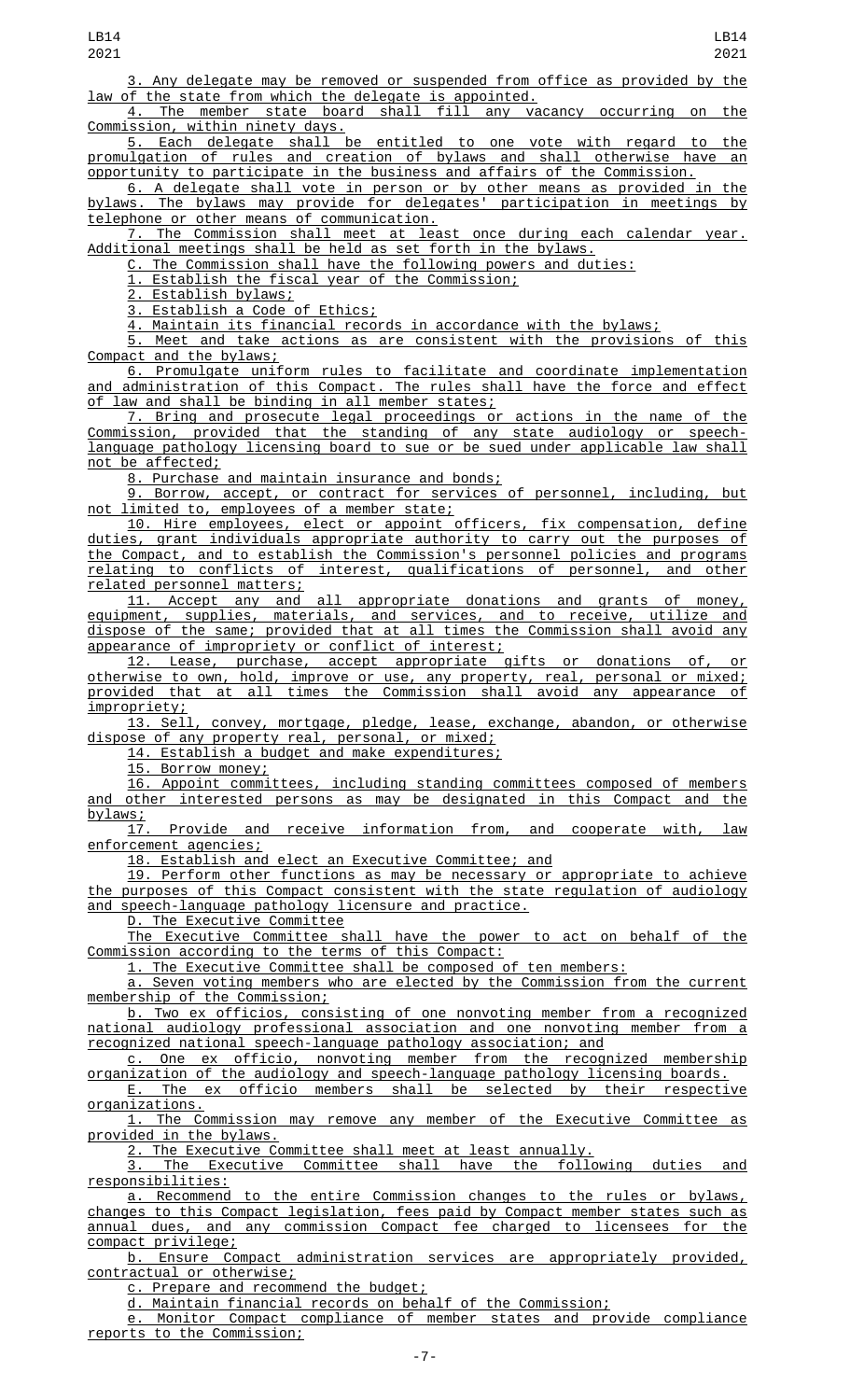f. Establish additional committees as necessary; and

g. Other duties as provided in rules or bylaws.<br>4. Meetings of the Commission

Meetings of the Commission

All meetings shall be open to the public, and public notice of meetings shall be given in the same manner as required under the rulemaking provisions in Article 10.

5. The Commission or the Executive Committee or other committees of the Commission may convene in a closed, nonpublic meeting if the Commission or Executive Committee or other committees of the Commission must discuss:

a. Noncompliance of a member state with its obligations under the Compact; b. The employment, compensation, discipline or other matters, practices or procedures related to specific employees or other matters related to the Commission's internal personnel practices and procedures;

c. Current, threatened, or reasonably anticipated litigation;

d. Negotiation of contracts for the purchase, lease, or sale of goods, services, or real estate;

e. Accusing any person of a crime or formally censuring any person;

f. Disclosure of trade secrets or commercial or financial information that is privileged or confidential;

g. Disclosure of information of a personal nature where disclosure would constitute a clearly unwarranted invasion of personal privacy;

h. Disclosure of investigative records compiled for law enforcement purposes;

i. Disclosure of information related to any investigative reports prepared by or on behalf of or for use of the Commission or other committee charged with responsibility of investigation or determination of compliance issues pursuant to the Compact; or

j. Matters specifically exempted from disclosure by federal or member state statute.

6. If a meeting, or portion of a meeting, is closed pursuant to this provision, the Commission's legal counsel or designee shall certify that the meeting may be closed and shall reference each relevant exempting provision.

7. The Commission shall keep minutes that fully and clearly describe all matters discussed in a meeting and shall provide a full and accurate summary of actions taken, and the reasons therefor, including a description of the views expressed. All documents considered in connection with an action shall be identified in minutes. All minutes and documents of a closed meeting shall remain under seal, subject to release by a majority vote of the Commission or order of a court of competent jurisdiction.

8. Financing of the Commission

a. The Commission shall pay, or provide for the payment of, the reasonable expenses of its establishment, organization, and ongoing activities.

b. The Commission may accept any and all appropriate revenue sources, donations, and grants of money, equipment, supplies, materials, and services.

c. The Commission may levy on and collect an annual assessment from each member state or impose fees on other parties to cover the cost of the operations and activities of the Commission and its staff, which must be in a total amount sufficient to cover its annual budget as approved each year for which revenue is not provided by other sources. The aggregate annual assessment amount shall be allocated based upon a formula to be determined by the Commission, which shall promulgate a rule binding upon all member states.

9. The Commission shall not incur obligations of any kind prior to securing the funds adequate to meet the same; nor shall the Commission pledge the credit of any of the member states, except by and with the authority of the member state.

10. The Commission shall keep accurate accounts of all receipts and disbursements. The receipts and disbursements of the Commission shall be subject to the audit and accounting procedures established under its bylaws. However, all receipts and disbursements of funds handled by the Commission shall be audited yearly by a certified or licensed public accountant, and the report of the audit shall be included in and become part of the annual report of the Commission.

F. Qualified Immunity, Defense, and Indemnification

1. The members, officers, executive director, employees and representatives of the Commission shall have no greater liability than a state employee would have under the same or similar circumstances, either personally or in their official capacity, for any claim for damage to or loss of property or personal injury or other civil liability caused by or arising out of any actual or alleged act, error, or omission that occurred, or that the person against whom the claim is made had a reasonable basis for believing occurred, within the scope of Commission employment, duties, or responsibilities; provided that nothing in this paragraph shall be construed to protect any such person from suit or liability for any damage, loss, injury, or liability caused by the intentional or willful or wanton misconduct of that person.

2. The Commission shall defend any member, officer, executive director, employee or representative of the Commission in any civil action seeking to impose liability arising out of any actual or alleged act, error, or omission that occurred within the scope of Commission employment, duties, or responsibilities, or that the person against whom the claim is made had a reasonable basis for believing occurred within the scope of Commission employment, duties, or responsibilities; provided that nothing herein shall be construed to prohibit that person from retaining his or her own counsel; and provided further, that the actual or alleged act, error, or omission did not

-8-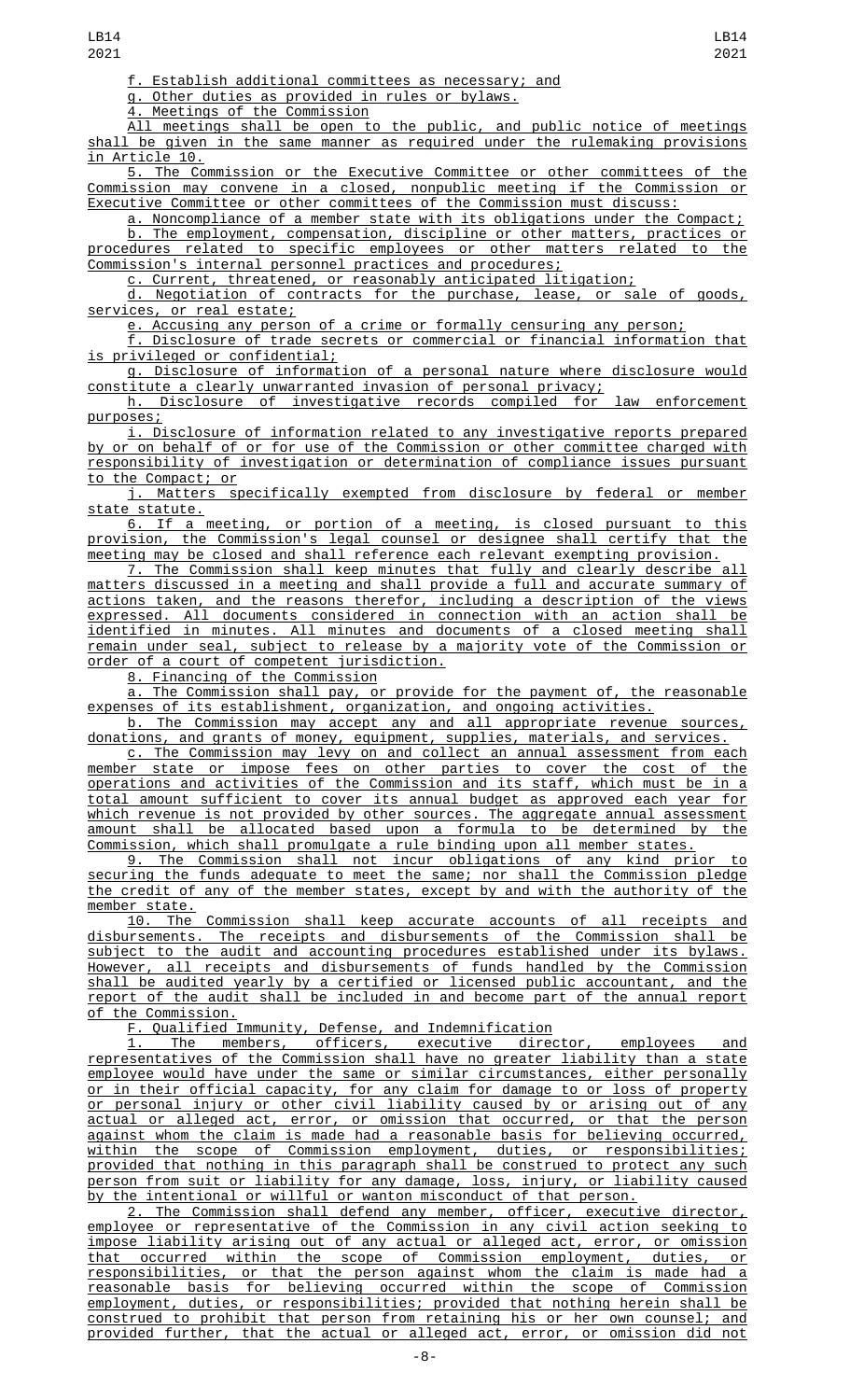result from that person's intentional or willful or wanton misconduct.

3. The Commission shall indemnify and hold harmless any member, officer, executive director, employee, or representative of the Commission for the amount of any settlement or judgment obtained against that person arising out of any actual or alleged act, error, or omission that occurred within the scope of Commission employment, duties, or responsibilities, or that person had a reasonable basis for believing occurred within the scope of Commission employment, duties, or responsibilities, provided that the actual or alleged act, error, or omission did not result from the intentional or willful or wanton misconduct of that person.

Article 9 DATA SYSTEM

A. The Commission shall provide for the development, maintenance, and utilization of a coordinated data base and reporting system containing licensure, adverse action, and investigative information on all licensed individuals in member states.

B. Notwithstanding any other provision of state law to the contrary, member state shall submit a uniform data set to the data system on all individuals to whom this Compact is applicable as required by the rules of the Commission, including:

1. Identifying information;

2. Licensure data;

3. Adverse actions against a license or compact privilege;

4. Nonconfidential information related to alternative program participation;

5. Any denial of application for licensure, and any reason for denial; and 6. Other information that may facilitate the administration of this Compact, as determined by the rules of the Commission.

C. Investigative information pertaining to a licensee in any member state shall only be available to other member states.

D. The Commission shall promptly notify all member states of any adverse action taken against a licensee or an individual applying for a license. Adverse action information pertaining to a licensee in any member state shall be available to any other member state.

E. Member states contributing information to the data system may designate information that may not be shared with the public without the express permission of the contributing state.

F. Any information submitted to the data system that is subsequently required to be expunged by the laws of the member state contributing the information shall be removed from the data system.

Article 10 RULEMAKING

A. The Commission shall exercise its rulemaking powers pursuant to the criteria set forth in this Article and the rules adopted thereunder. Rules and amendments shall become binding as of the date specified in each rule or amendment.

<u>B. If a majority of the legislatures of the member states rejects a rule, it</u> by enactment of a statute or resolution in the same manner used to adopt the Compact within four years of the date of adoption of the rule, the rule shall have no further force and effect in any member state.

C. Rules or amendments to the rules shall be adopted at a regular or special meeting of the Commission.

D. Prior to promulgation and adoption of a final rule or rules by the Commission, and at least thirty days in advance of the meeting at which the rule shall be considered and voted upon, the Commission shall file a Notice of Proposed Rulemaking:

1. On the web site of the Commission or other publicly accessible platform; and

2. On the web site of each member state audiology or speech-language pathology licensing board or other publicly accessible platform or the publication in which each state would otherwise publish proposed rules.

E. The Notice of Proposed Rulemaking shall include:

1. The proposed time, date, and location of the meeting in which the rule

shall be considered and voted upon; 2. The text of the proposed rule or amendment and the reason for the proposed rule;

3. A request for comments on the proposed rule from any interested person; and

The manner in which interested persons may submit notice to the Commission of their intention to attend the public hearing and any written comments.

F. Prior to the adoption of a proposed rule, the Commission shall allow persons to submit written data, facts, opinions and arguments, which shall be made available to the public.

G. The Commission shall grant an opportunity for a public hearing before adopts a rule or amendment if a hearing is requested by:

1. At least twenty-five persons;

2. A state or federal governmental subdivision or agency; or

3. An association having at least twenty-five members.

H. If a hearing is held on the proposed rule or amendment, the Commission shall publish the place, time, and date of the scheduled public hearing. If the<br>hearing is held via electronic means, the Commission shall publish the hearing is held via electronic means, the Commission shall publish the mechanism for access to the electronic hearing.

1. All persons wishing to be heard at the hearing shall notify the executive director of the Commission or other designated member in writing of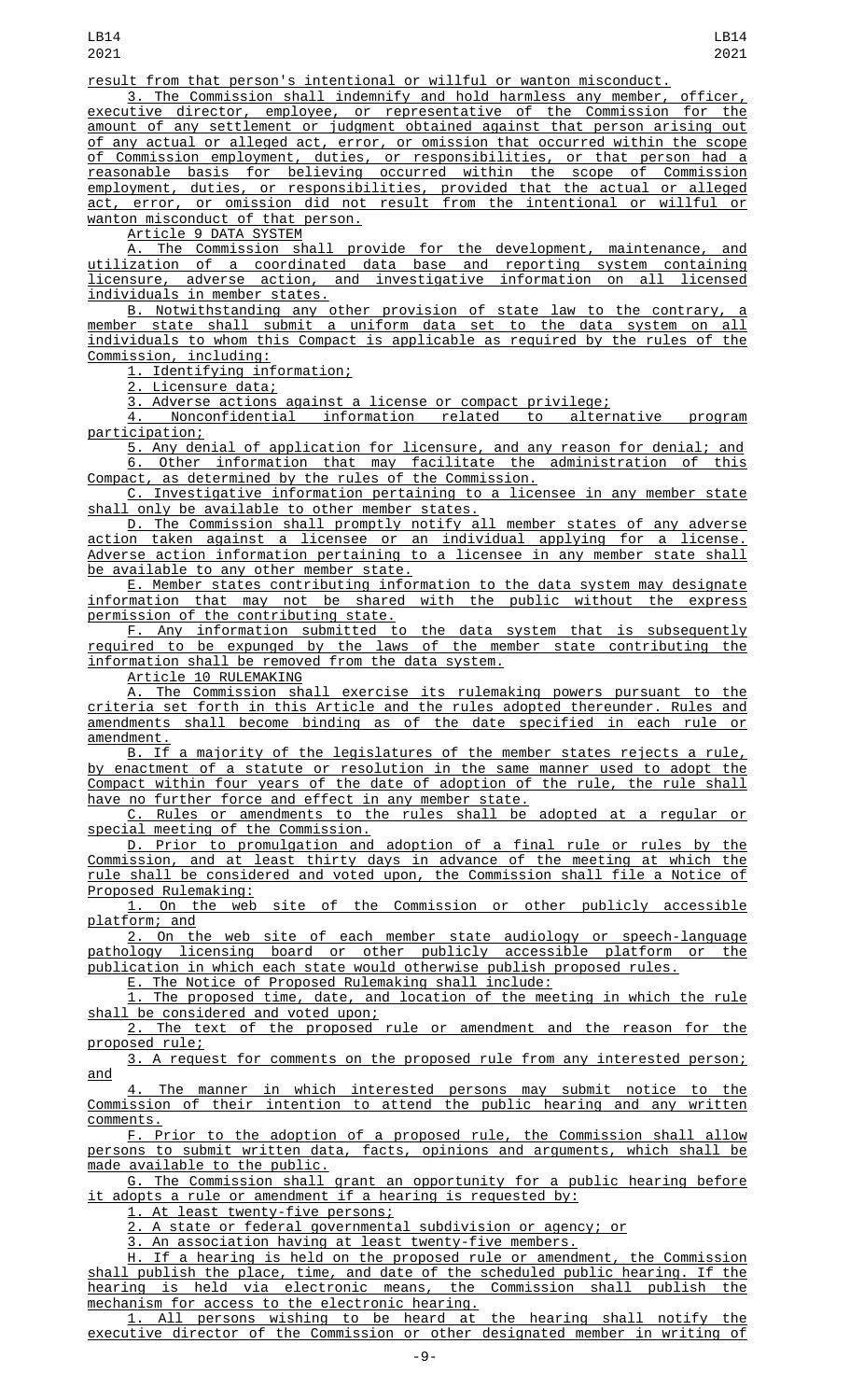their desire to appear and testify at the hearing not less than five business days before the scheduled date of the hearing.

2. Hearings shall be conducted in a manner providing each person who wishes to comment a fair and reasonable opportunity to comment orally or in writing.

3. All hearings shall be recorded. A copy of the recording shall be made available on request.

4. Nothing in this Article shall be construed as requiring a separate hearing on each rule. Rules may be grouped for the convenience of the Commission at hearings required by this Article.

I. Following the scheduled hearing date, or by the close of business on the scheduled hearing date if the hearing was not held, the Commission shall consider all written and oral comments received.

J. If no written notice of intent to attend the public hearing by interested parties is received, the Commission may proceed with promulgation of the proposed rule without a public hearing.

K. The Commission shall, by majority vote of all members, take final action on the proposed rule and shall determine the effective date of the rule, if any, based on the rulemaking record and the full text of the rule.

L. Upon determination that an emergency exists, the Commission may consider and adopt an emergency rule without prior notice, opportunity for comment, or hearing, provided that the usual rulemaking procedures provided in the Compact and in this Article shall be retroactively applied to the rule as soon as reasonably possible, in no event later than ninety days after the effective date of the rule. For the purposes of this provision, an emergency rule is one that must be adopted immediately in order to:

1. Meet an imminent threat to public health, safety, or welfare;

2. Prevent a loss of Commission or member state funds; or

Meet a deadline for the promulgation of an administrative rule that is established by federal law or rule.

M. The Commission or an authorized committee of the Commission may direct revisions to a previously adopted rule or amendment for purposes of correcting typographical errors, errors in format, errors in consistency, or grammatical errors. Public notice of any revisions shall be posted on the web site of the Commission. The revision shall be subject to challenge by any person for a thirty days after posting. The revision may be challenged only on grounds that the revision results in a material change to a rule. A challenge shall be made in writing and delivered to the chairperson of the Commission prior to the end of the notice period. If no challenge is made, the revision shall take effect without further action. If the revision is challenged, the revision may not take effect without the approval of the Commission.

Article 11 OVERSIGHT, DISPUTE RESOLUTION, AND ENFORCEMENT

A. Dispute Resolution

1. Upon request by a member state, the Commission shall attempt to resolve disputes related to the Compact that arise among member states and between member and nonmember states.

2. The Commission shall promulgate a rule providing for both mediation and binding dispute resolution for disputes as appropriate.

B. Enforcement

1. The Commission, in the reasonable exercise of its discretion, shall enforce the provisions and rules of this Compact.

2. By majority vote, the Commission may initiate legal action in the United States District Court for the District of Columbia or the federal district where the Commission has its principal offices against a member state in default to enforce compliance with the provisions of the Compact and its promulgated rules and bylaws. The relief sought may include both injunctive relief and damages. In the event judicial enforcement is necessary, the prevailing member shall be awarded all costs of litigation, including reasonable attorney's fees.

3. The remedies herein shall not be the exclusive remedies of the Commission. The Commission may pursue any other remedies available under federal or state law.

Article 12 DATE OF IMPLEMENTATION OF THE INTERSTATE COMMISSION FOR AUDIOLOGY AND SPEECH-LANGUAGE PATHOLOGY PRACTICE AND ASSOCIATED RULES, WITHDRAWAL, AND AMENDMENT

A. The Compact shall come into effect on the date on which the Compact statute is enacted into law in the tenth member state. The provisions, which become effective at that time, shall be limited to the powers granted to the<br>Commission relating to assembly and the promulgation of rules. Thereafter, the Commission relating to assembly and the promulgation of rules. Thereafter, the Commission shall meet and exercise rulemaking powers necessary to the implementation and administration of the Compact.

B. Any state that joins the Compact subsequent to the Commission's initial adoption of the rules shall be subject to the rules as they exist on the date on which the Compact becomes law in that state. Any rule that has been previously adopted by the Commission shall have the full force and effect of law on the day the Compact becomes law in that state.

C. Any member state may withdraw from this Compact by enacting a statute repealing the same.

1. A member state's withdrawal shall not take effect until six months after enactment of the repealing statute.

2. Withdrawal shall not affect the continuing requirement of the withdrawing state's audiology or speech-language pathology licensing board to comply with the investigative and adverse action reporting requirements of this